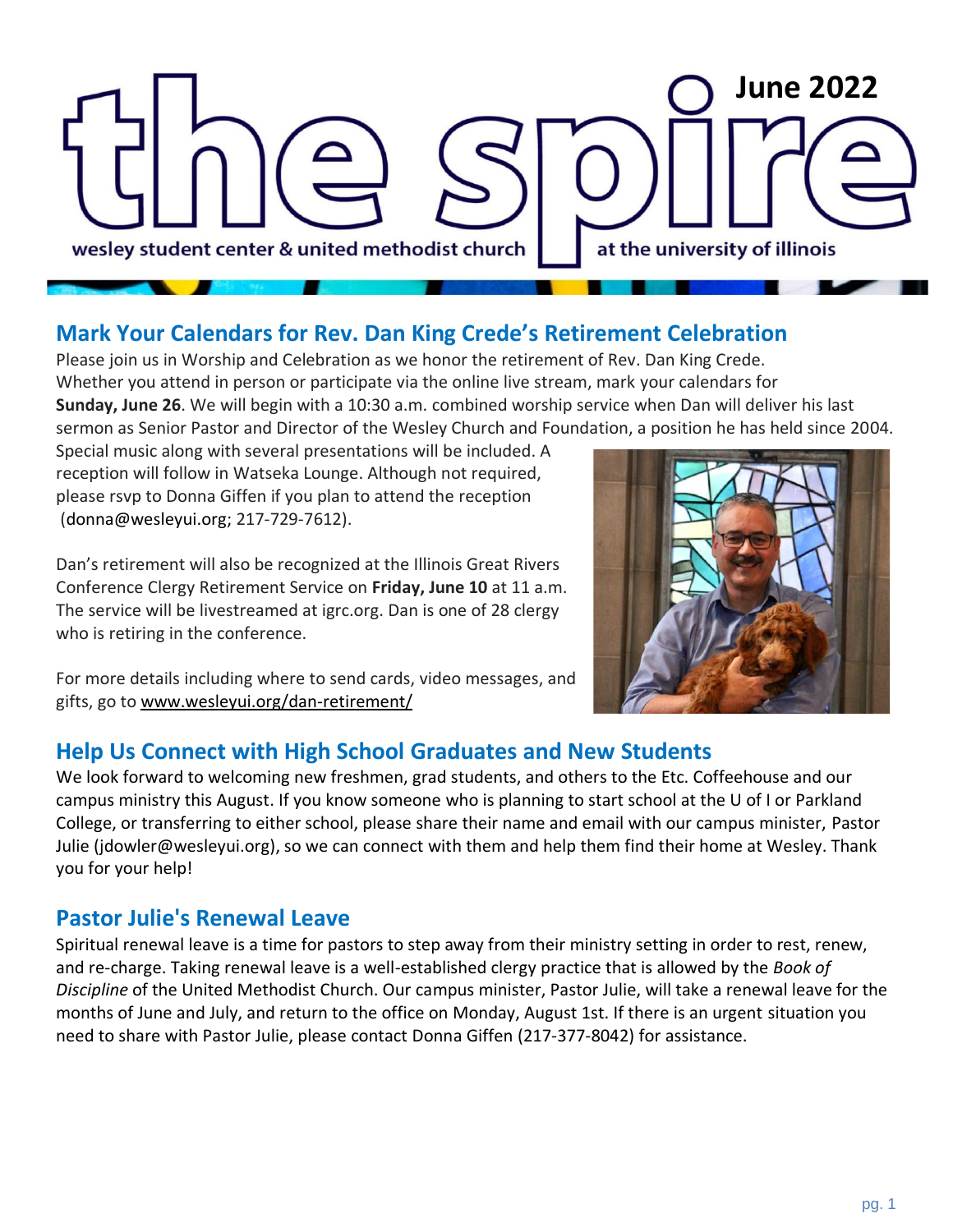## **Mark Your Calendar for Pentecost Sunday!**

We invite you to wear red, Illini Orange, or yellow and join us as we celebrate Pentecost on Sunday, June 5. This service will be available online for our 9:30am Traditional Service.



## **Discipleship and Family Ministries Team Looks Forward to More Fellowship Outings**

The Discipleship and Family Ministries Team had a great time hosting the May fellowship outing - we loved seeing so many of you join us for coffee and conversation at Urbana's Market at the Square on May 14. We are looking forward to the rest of our summer outings and hope to see you there!

All are welcome - and invite a friend!

- Saturday, June 25 at 3:00pm we will join with the Education Committee for an ice cream social at Custard Cup in Champaign.
- Friday, July 29, we will gather at Hessel Park for their Friday Night Flix - Viva Las Vegas! The movie begins at dusk and food trucks will be available on-site for snacks.

Keep an eye on the Wesley Weekly for any updates or additions!



## **Lectio Divina**

As part of her ordination work, Pastor Jess will be organizing Lectio Divina small groups to begin this month. To accommodate busy summer schedules, groups will meet in 3-week sessions. Everyone is welcome to join at any time and may attend more than one session. Groups will meet at Wesley at 6:30pm on the following Wednesdays:

**June 8, 15, 22 June 29, July 6, 13 July 27, August 3, 10**

On each of these Wednesdays, we will meet for up to an hour, listening to, reflecting on, and praying through scripture. Lectio Divina (Latin for "holy reading") is a way of using the Bible to deepen our connection with God. I hope you will take advantage of this special opportunity of time and space to slow down and listen for the still, small voice of God in your life. For more information, or if you would like to join in, please email me at [jesslecrone@wesleyui.org.](mailto:jesslecrone@wesleyui.org)

## **Fresh Air Yoga to Resume on June 17**

Fresh Air Yoga resumes on June 17 and will continue on Fridays throughout the summer - any schedule changes will be announced as soon as possible in the Wesley Weekly and on the Wesley Facebook pages. Class begins at noon in the West Lounge and is suitable for all abilities and levels of experience. You are welcome to bring your own yoga mat or borrow one of ours. Yoga is a great way to get some movement for your body, wind down at the end of the week, and find some time for quiet and peace.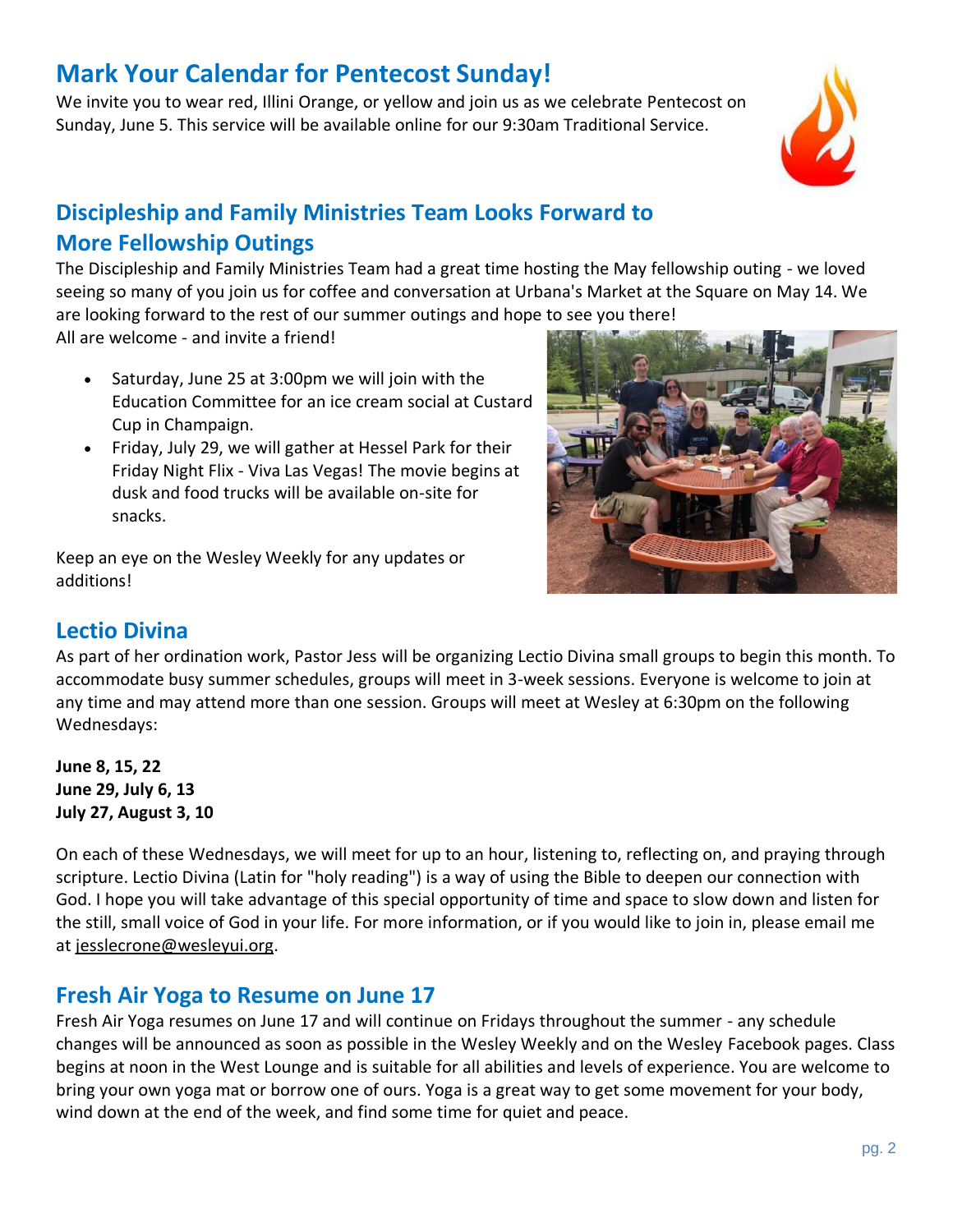## **Congratulations Graduates!**

Wesley wants to congratulate all the college graduates connected to our congregation. We are so proud of you and pray that God's blessings accompany and uphold each of you wherever your journeys lead next!

#### **Elizabeth "Betsy" Meyer**

A Wesley Chancel Choir member is graduating with a degree in Choral Music Education and a minor in Art + Design. She will do her student teaching in the fall and audition for professional choral ensembles.

#### **Several students connected with the Wesley Food Pantry are receiving degrees this academic year:**

#### **Bianca Savant**

Bianca will graduate with a B.S. in Molecular and Cellular Biology and plans to become a physician. As the food pantry's Spring 2022 intern, Bianca was a fixture at the evening pantry and kept the pantry graband-go locations filled on campus.

#### **Shivesh Pathak**

Shivesh earned his Ph.D. in Physics in the fall of 2021 and is currently working as a postdoctoral fellow with Sandia National Lab. Shivesh began his service with the food pantry as a volunteer with the evening pantry before joining the Wesley Food Pantry board of directors in January 2018.

#### **Yang Hu**

Yang Hu is graduating with a Ph.D. in Kinesiology and will start as a tenure track assistant professor at San Jose State University this fall. Yang was a key part of the food pantry team in the early months of the COVID pandemic, Spring/Summer 2020.

#### **We also want to recognize the following graduates connected to our Wesley family:**

**Kristin Godlin,** daughter of Helen and Bruce Berndt, will receive her Ph.D. in Public Health from the University of Illinois. **Andrei Stefan Coman,** oldest grandson of Brenda and Morgan Lynge, will graduate in June from Lawrence University in Appleton, Wisconsin with a Bachelor of Arts degree in Music Composition.

**Ben Storsved,** grandson of Ron and Sue Kiddoo, is graduating from Indiana University with a master's degree in Central Eurasian Studies. **Alyssa Rauschenberger,** granddaughter of Bob and Meg Rauschenberger, will graduate from Macalester College in St. Paul, Minnesota, with a Bachelor of Arts degrees in Physics with Honors, Japanese, and International Studies. She will pursue a Ph.D. in Physics at the Massachusetts Institute





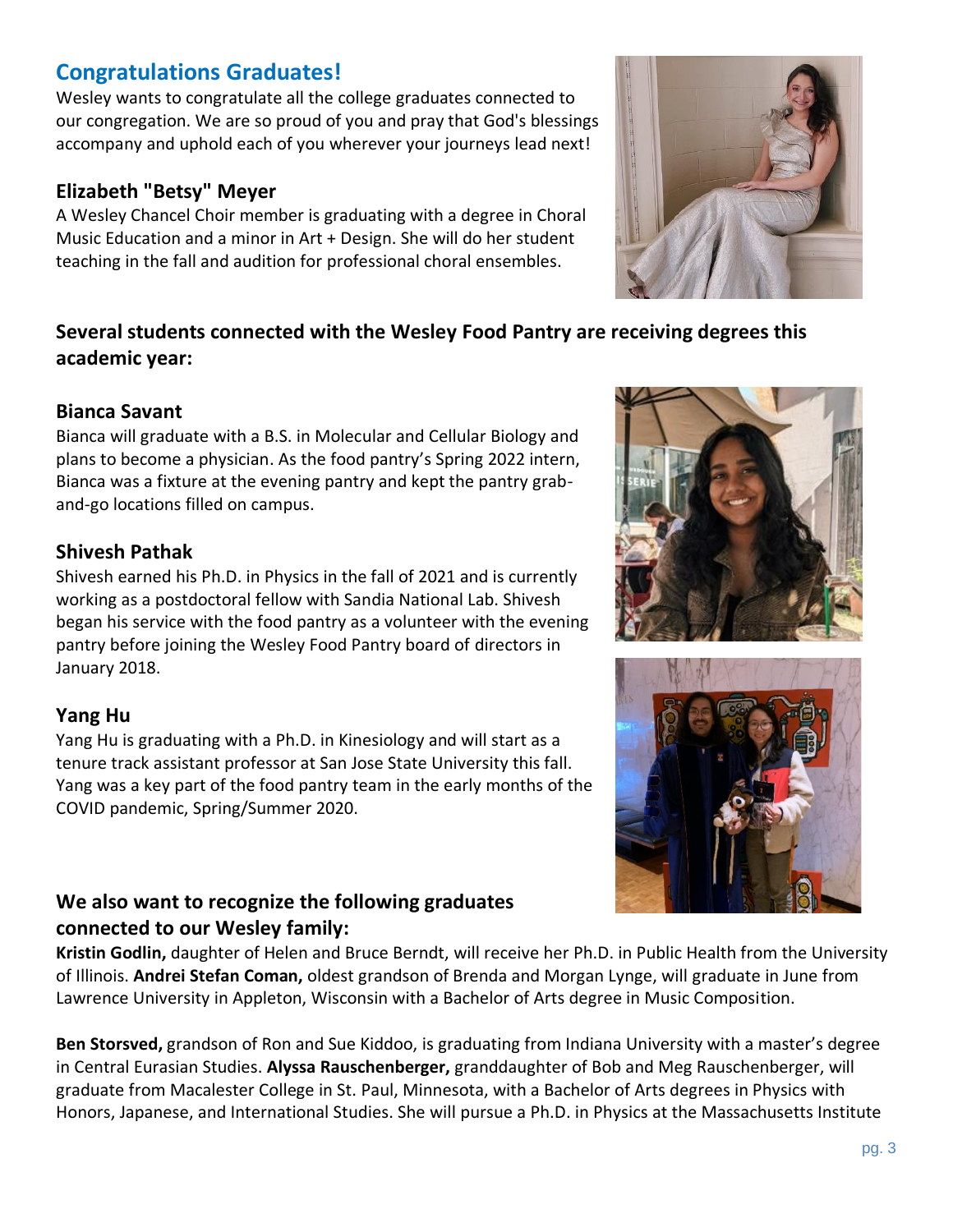of Technology. **Skyler Przygoda,** former campus ministry intern/assistant and interim director of communications, Skyler has graduated from Vanderbilt Divinity School with a Master of Divinity. She will be the Director of Children's, Youth, and Family Ministries at a church in North Carolina.

# campus ministry

## **Queer Space Summer Book Club**

We invite students and young adults who identify as LGBTQIA2S+ to join us for a monthly book club this summer! Dates, plans, and books are still being decided, but we'll post information in the Wesley Weekly and on our social media soon. For questions, or to get the Zoom link for our gatherings, please contact our Queer Space leader, Liz Martin, at [lmartin@wesleyui.org.](mailto:lmartin@wesleyui.org)

#### **Grad Student Cookout and Summer Plans!**

The grad student/young adult group is planning a hot dog/veggie dog cookout May 30<sup>th</sup> at 6:00pm, and will plan additional gatherings throughout the summer months to meet new friends and stay connected. Join our Facebook page [\(https://www.facebook.com/groups/480754098772077\)](https://www.facebook.com/groups/480754098772077) to get the latest info on our plans and check out the Wesley Weekly. We look forward to seeing you soon!

#### **Connect with Campus Ministry**

The Wesley Student Center will take a break from most programming this summer to focus on preparing for the fall semester and refreshing our spaces. To find out what we're planning for the beginning of the academic year, and to stay updated on all things Wesley, check our Facebook pages [\(Wesley Student Center,](https://www.facebook.com/wesleyuiuc/) [Etc.](https://www.facebook.com/EtcCoffeehouse/)  [Coffeehouse,](https://www.facebook.com/EtcCoffeehouse/) [Wesley Grad Students\)](http://facebook.com/wesleygradstudents/?ref=bookmarks) or sign up for the student e-newsletter a[t uiucwesley.org.](http://uiucwesley.org/) We look forward to seeing you when we gather back together in August!

## **Campus Ministry Calendar**

**Plans are subject to change depending on the current status of the pandemic. Unless noted otherwise, Zoom links can be found on our website (uiucwesley.org), our Facebook pages (Wesley Student Center and Etc. Coffeehouse), or by emailing our campus ministry assistant, Liz Martin, at lmartin@wesleyui.org, for more information.**

#### **Thursday, June 2, 5:00pm to 7:00pm, Wesley Parking Lot (and every Thursday)**

**Wesley Food Pantry** – We all need assistance from time to time… Wesley is here to help you, or someone you know that is food insecure. Help us help others by sharing this information with friends who may be struggling.

**Sunday, June 5, 9:30am & 11:15am, Wesley Sanctuary and Etc. Coffeehouse (and June 12 & 19)**  Traditional (in-person and livestream on YouTube) and contemporary (in-person) progressive, inclusive, and affirming worship services.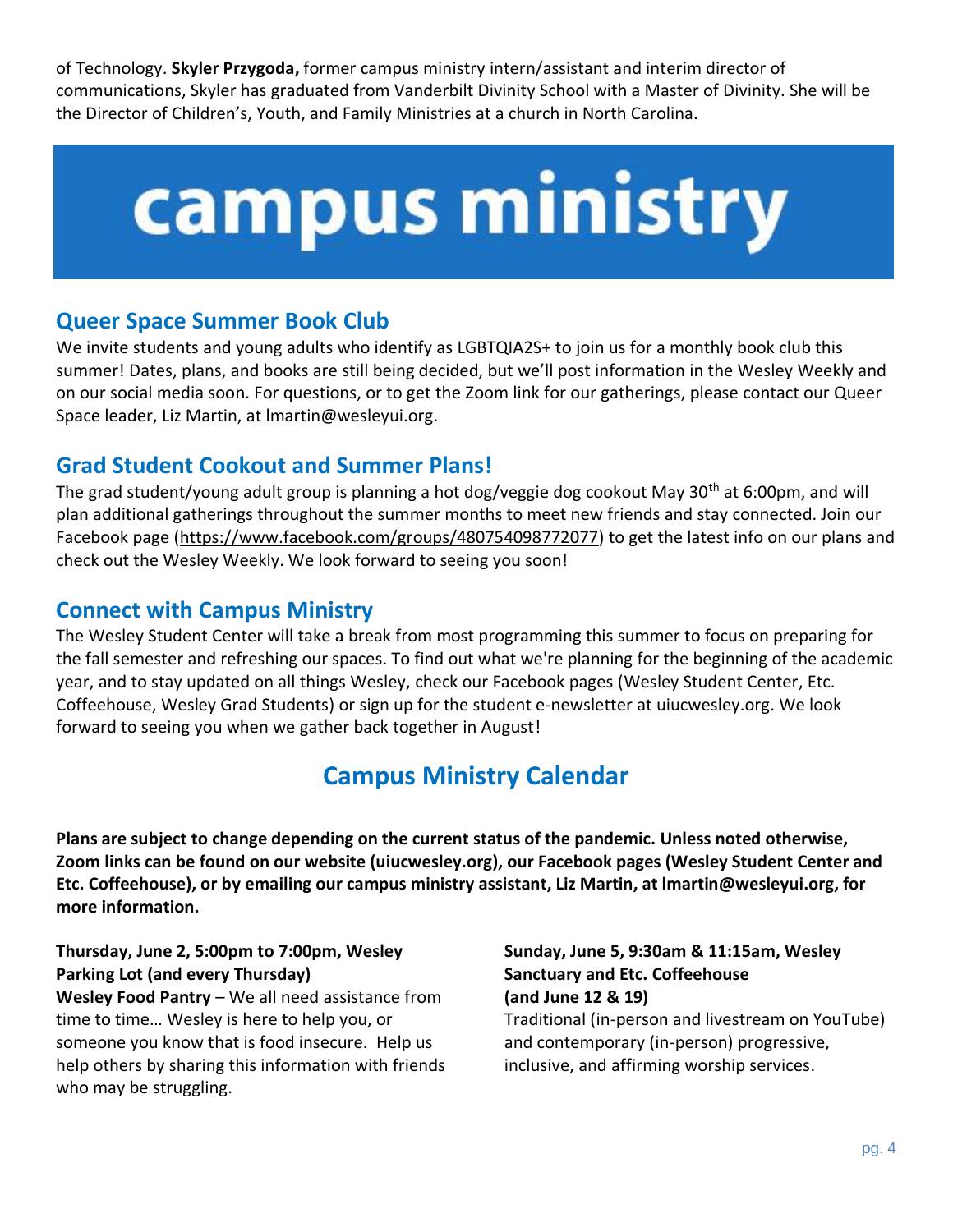#### **Tuesday, June 7, 9:00am to 10:00am (and every Tuesday)**

**International Reading Group** (for Advanced ESL learners) on Zoom – International students and visiting scholars are invited to join us as we read and discuss newspaper articles, improve English pronunciation, and expand vocabulary. For questions or the Zoom link, email Dave Mies at [dwmies@gmail.com.](mailto:dwmies@gmail.com)

**Sunday, June 26, 10:30am, Wesley Sanctuary** Join us for a very special combined worship service as we celebrate Pastor Dan's retirement after 18 years of serving at Wesley.

## **Education**

#### **Food Truck Party: On a Roll with God!**

Vacation Bible School will be here before you know it – June  $6^{th}$ ,  $7^{th}$ , &  $8^{th}$  from 9am-1pm! Children and Youth ages 3\*-15 can come join the fun as we sing, play, learn, and explore how God feeds us and our beloved community through "Food Truck Party," where we'll be on a roll with God! Come join DJ Cupcake, Top Chef, Dawn Longfellow with the Wesley Food Pantry and Mobile Pantry, and other local food truck guests as we

celebrate as only Wesley can! Youth 11+ are invited to join as "Junior Leaders" once again and will be trained to assist as volunteers with regular Food Pantry operations. Sign up [here](https://forms.gle/i2YhnK66zhwHDk9A7) by Friday, June 3.

Contact Liz Martin [\(lmartin@wesleyui.org\)](mailto:lmartin@wesleyui.org) if you have questions.

\*All children must be able to use the restroom independently to attend VBS

## **"Fire Around the Fire" Summer Bible Study for Youth**

Coming June 26-July 31, Sundays 6:30-8:00pm by the fire pit, Youth ages 11 and up will enjoy an informal meal together, some s'mores, and fellowship outdoors, weather permitting, followed by an original bible study around our "fire" theme, written and led by Pastor Jess LeCrone. Each session will stand alone, so you do not need to stress about summer commitments – come join us when you can! E-mail Pastor Jess [\(jesslecrone@wesleyui.org\)](mailto:jesslecrone@wesleyui.org) or Ms. Liz [\(lmartin@wesleyui.org\)](mailto:lmartin@wesleyui.org) if you have questions, or to let us know that you're bringing friends that week so we can plan for extra food!

#### **Sunday School Continues Through June**

Sunday School for children grades Pre-K through 5 will continue to meet through the month of June except for the first Sunday, June 5th, so that families may stay together in church for Communion Sunday. We will take a break from Sunday School for the month of July.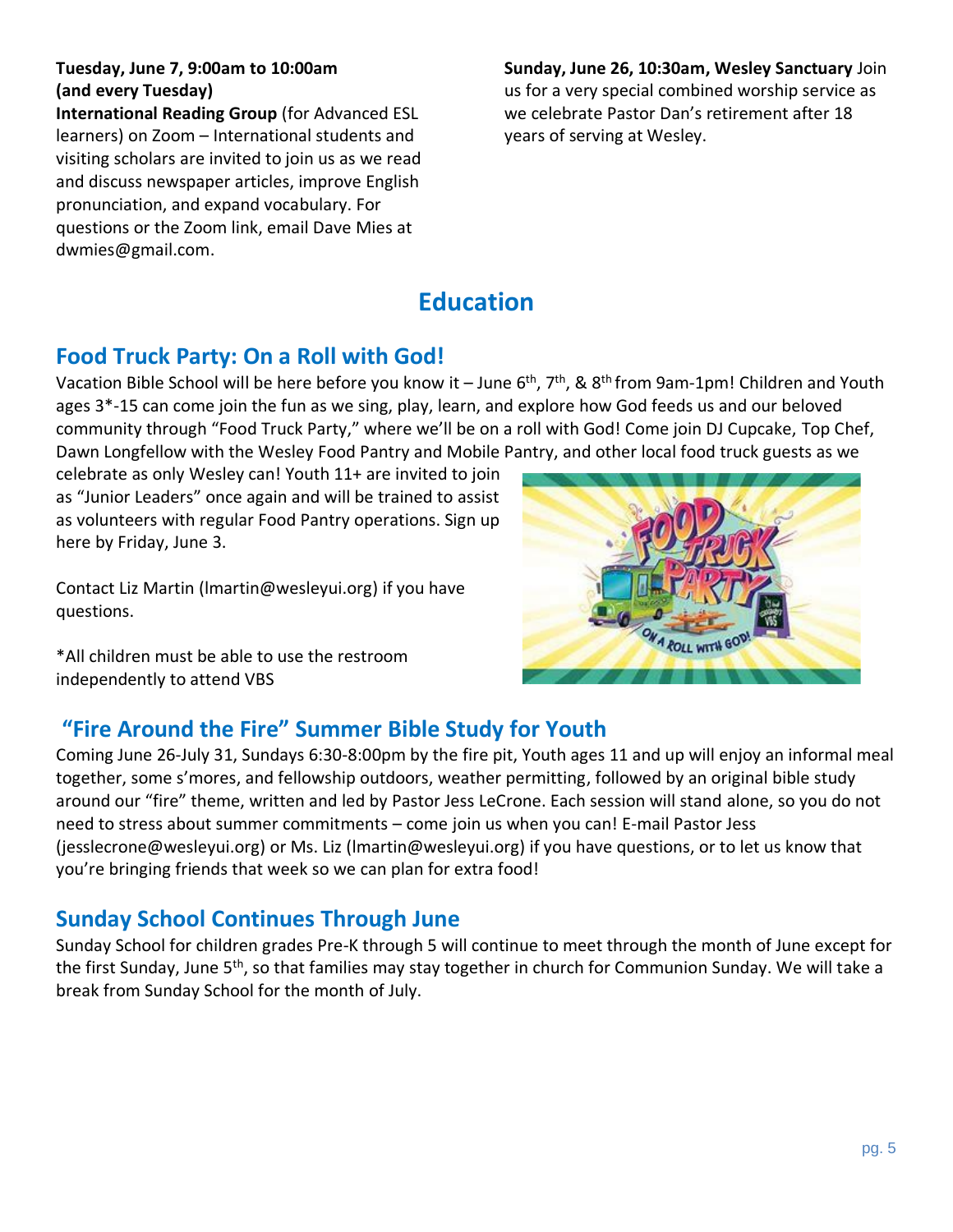

#### **Congratulations, High School Graduates!**

The Education Committee is excited to congratulate the following students on their high school graduation:

Audrey Heckel graduated from Champaign Centennial High School and will attend Purdue University this fall in the first-year engineering program. Savannah Smith graduated from Mahomet-Seymour High School and will attend the University of Illinois at Urbana-Champaign in the fall where she will study political science. Scotlyn Bialeschki, granddaughter of Annette and Charles Lansford, graduated from Champaign Centennial High School and plans to attend Parkland College in the fall.

Faith Young, daughter of Richard and Elizabeth Young, graduated from Urbana High School and will attend Eastern Illinois University this fall as a secondary education major and highly honorable Golden Apple Scholarship recipient. We also join Richard and Elizabeth Young in celebrating that their older daughter, Hope, graduated last May from Urbana High School, and she is now enrolled in cybersecurity classes online with financial assistance from her employer, WalMart.

Bruce and Helen Berndt are celebrating the graduation of their granddaughter, Anne Godlin, from Champaign Central High School. Ron and Sue Kiddoo celebrate the graduation of their grandson, Luke Storsved, from Champaign Central High School. He will attend the School of Fine and Applied Arts to study studio art at the University of Illinois in the fall. John and Virgie Young are celebrating the graduation of their grandsons, Ryan Shaw from Springfield High School, and Ty Jones from Paris High School. Pastor Julie's nephew, Parker Solum, is graduating from Willard High School, Willard, MO. He is a National Merit Finalist and will be a Presidential Scholar at the University of Tulsa, studying engineering.

#### **Announcement:**

#### **Sympathy**

To the family of Rev. James Cloyd Elder (80) and his wife, Diana Mae Elder (81). We recently learned that former Wesley Minister, Rev. Elder died on Monday, July 13, 2020 and Diana died on Tuesday, January 4, 2022. He was the Minister at Wesley from 1985 to 1987. They lived in Champaign.

#### **Sympathy**

To the family of long-time Wesley Member, Lila (Jean) Wicklund, who passed away on Thursday, April 28 at the age of 92. She lived in Urbana, Il. A family graveside service was held for Jean on Monday, May  $16<sup>th</sup>$ , officiated by Pastor Jessica LeCrone.

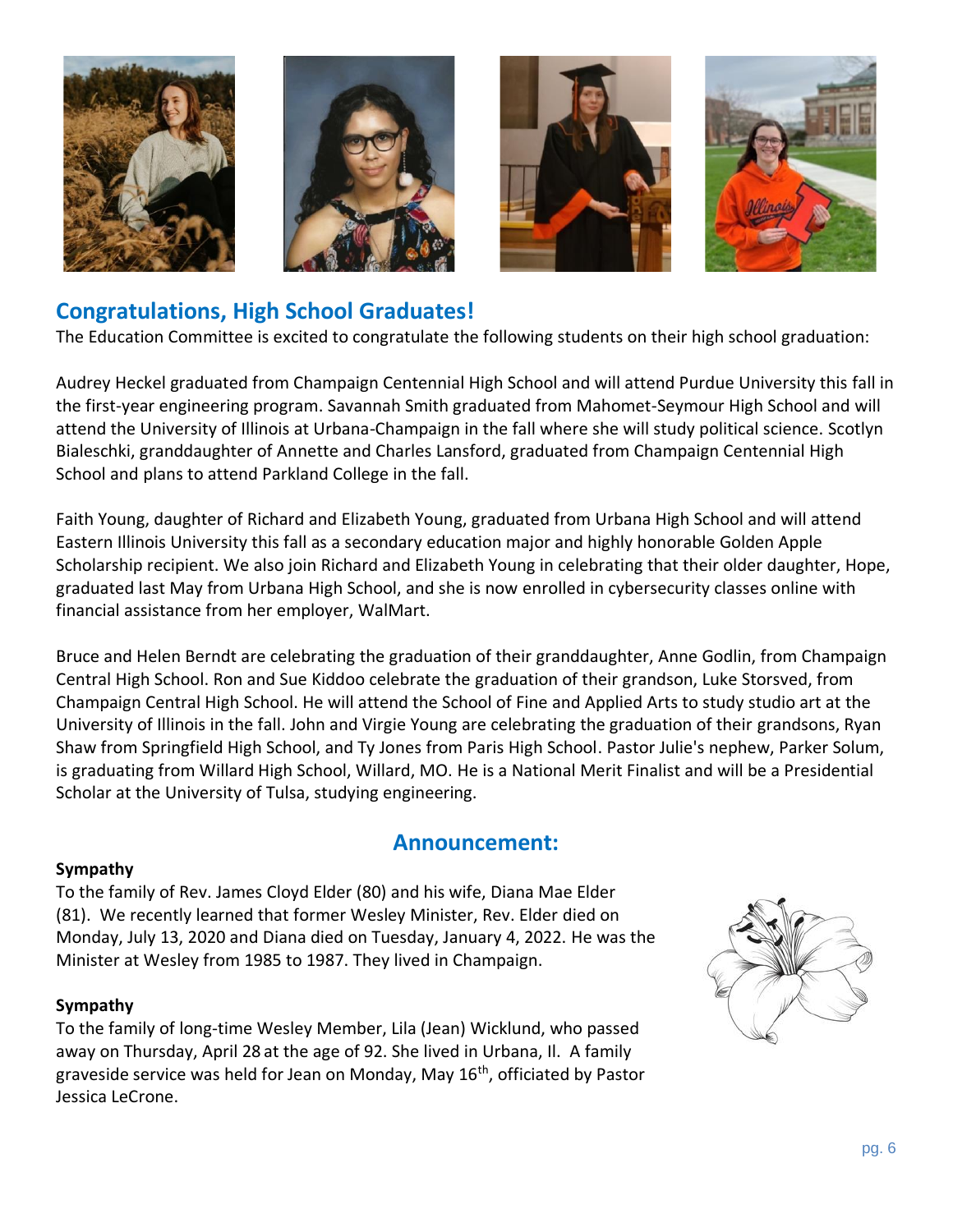

#### **Summer Volunteers Needed**

Our pantry shelves are full, but our volunteer slots are a little bare. During the time between UIUC Spring and Summer sessions, we see a drop-off in helping hands at our weekly food distributions. If you are available for a few hours on Wednesday



wesleypantry.org/volunteer.html. We are also looking for a few dedicated volunteers who would be willing to help us with some driving tasks that are often harder to fill with student help.

Email Dawn [\(operations@wesleypantry.org\)](mailto:operations@wesleypantry.org) to fill one of these roles:

**Bread Picker-Upper:** We could use someone to stop by Central Illinois Bakehouse (north First St.) each Wednesday around noon to pick up a bread donation for our Wednesday and Thursday distributions. Donations would then be transported to Parkland College for our 1pm distribution.

**Delivery Driver:** We frequently receive calls from folks with either an emergency need for food or who lack transportation/mobility to attend one of our distributions. We would like to have a pool of possible drivers that would be on-call to pick up food from Wesley to deliver to these guests.

**Mobile Pantry help:** We will take advantage of the summer and fall weather to do some mobile pantries and outreach in the C-U community. Our van drivers must be 23 yrs. old. If you fit that description and would be willing to help drive and supervise food distributions on location, we need you!

## **Groups Supporting our Neighbors**

As the semester has drawn to a close, the pantry received a generous outpouring of in-kind donations! Epsilon Delta is pictured to the left delivering the results of their "Spring Cleaning" drive which included paper towels, cleaning wipes and dish soap. Thrivent Financial (bottom middle) held a confidential shredding event where they collected food donations. Beta Psi Omega and UIUC National Student Speech Language Hearing Assoc. also provided over 100 lbs. of groceries from their food drives. We appreciate all their efforts!

Finally, we couldn't close the semester without thanking Project for Less. This student group packages pre-cooked meals at the University dining hall to be delivered for our Thursday distribution. In the Spring semester, Project for Less provided over 250 well-received packaged meals for our guests.